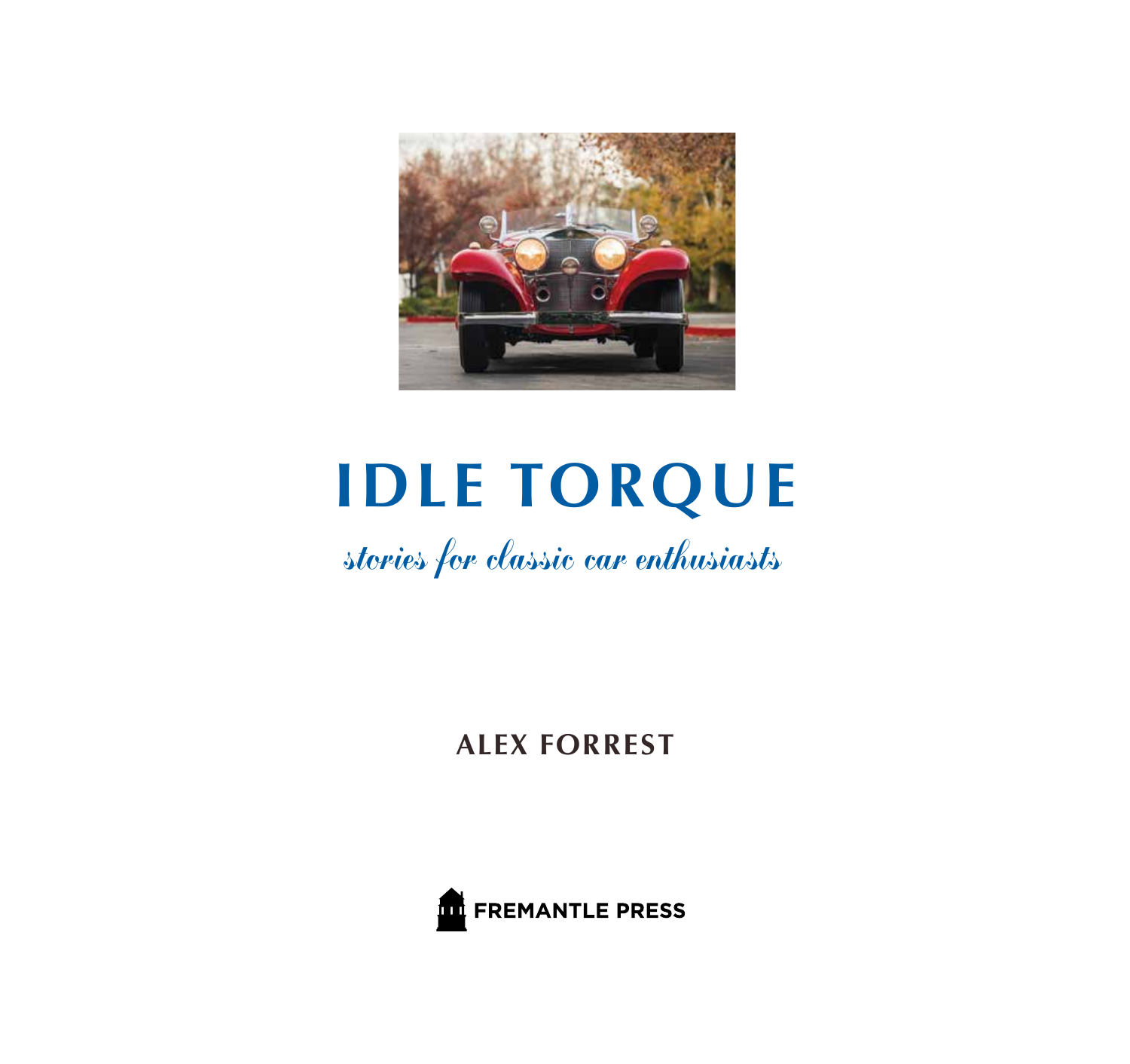

## **CONTENTS**

#### Introduction

|                                                                                                                       | $\overline{A}$ |
|-----------------------------------------------------------------------------------------------------------------------|----------------|
|                                                                                                                       | 6              |
|                                                                                                                       |                |
| The yellow Rolls-Royce                                                                                                | 9              |
|                                                                                                                       |                |
| Maserati man of Mandurah                                                                                              | 12             |
|                                                                                                                       | 13             |
|                                                                                                                       | 14             |
| Mighty Mouse roars again 16                                                                                           |                |
| Early F1 fix lasts                                                                                                    | 18             |
|                                                                                                                       | 19             |
|                                                                                                                       |                |
|                                                                                                                       |                |
| Race greats back at Caversham                                                                                         | 24             |
| Travolta lyrics hit bum note                                                                                          |                |
|                                                                                                                       |                |
|                                                                                                                       |                |
|                                                                                                                       |                |
| Plaything back as a racer with sting 32                                                                               |                |
|                                                                                                                       | 33             |
| Historic carriage <b>Manual According to the Contract of According Contract and According to the Contract of Text</b> | 34             |
| Killeen Special designed to win                                                                                       | 35             |
|                                                                                                                       | 36             |
|                                                                                                                       | 38             |
| Tradition a double-edged sword                                                                                        | 39             |
|                                                                                                                       | 40             |
| Distance driver                                                                                                       | 42             |
|                                                                                                                       | 43             |
| Oddball Fiat a rare treat                                                                                             | 44             |
| Bond's message from Switzerland with love                                                                             | 45             |
| Look out for a Leyland                                                                                                | 46             |
| Saab story evokes memories                                                                                            | 47             |
| Marshalling his memories                                                                                              | 48             |
|                                                                                                                       | 49             |
| Dwyer had a need for speed                                                                                            | 50             |
| Blast from Bathurst's past                                                                                            | 51             |

|                                                                                                                                                                                                                                      | 52  |
|--------------------------------------------------------------------------------------------------------------------------------------------------------------------------------------------------------------------------------------|-----|
|                                                                                                                                                                                                                                      | 53  |
| GT's extra grunt for Bathurst                                                                                                                                                                                                        | 54  |
| TCT for home harmony                                                                                                                                                                                                                 | 56  |
| Turning the Graham-Paige 1997                                                                                                                                                                                                        |     |
| Treasure from the depths                                                                                                                                                                                                             | 58  |
| Brabham's nostalgic return                                                                                                                                                                                                           | 60  |
|                                                                                                                                                                                                                                      | 61  |
|                                                                                                                                                                                                                                      | 62  |
| Veteran's Valiant effort                                                                                                                                                                                                             | 64  |
| Fast enough to get the heart racing <b>Exercise Contract Contract Contract Contract Contract Contract Contract Contract Contract Contract Contract Contract Contract Contract Contract Contract Contract Contract Contract Contr</b> | 65  |
|                                                                                                                                                                                                                                      | 66  |
|                                                                                                                                                                                                                                      |     |
|                                                                                                                                                                                                                                      | 70  |
|                                                                                                                                                                                                                                      |     |
|                                                                                                                                                                                                                                      | -72 |
|                                                                                                                                                                                                                                      |     |
|                                                                                                                                                                                                                                      |     |
|                                                                                                                                                                                                                                      |     |
|                                                                                                                                                                                                                                      |     |
|                                                                                                                                                                                                                                      | 83  |
|                                                                                                                                                                                                                                      | 84  |
|                                                                                                                                                                                                                                      |     |
| Riches reside in classic places                                                                                                                                                                                                      | 87  |
| Jane's \$11 m racer                                                                                                                                                                                                                  | 89  |
|                                                                                                                                                                                                                                      | 90  |
| We've found the offenders                                                                                                                                                                                                            | 90  |
|                                                                                                                                                                                                                                      | 92  |
|                                                                                                                                                                                                                                      | 94  |
|                                                                                                                                                                                                                                      | 96  |
| Giant profit after 60 years                                                                                                                                                                                                          | 97  |
|                                                                                                                                                                                                                                      | 98  |
|                                                                                                                                                                                                                                      |     |
|                                                                                                                                                                                                                                      | 101 |
|                                                                                                                                                                                                                                      |     |
| About the author                                                                                                                                                                                                                     | 104 |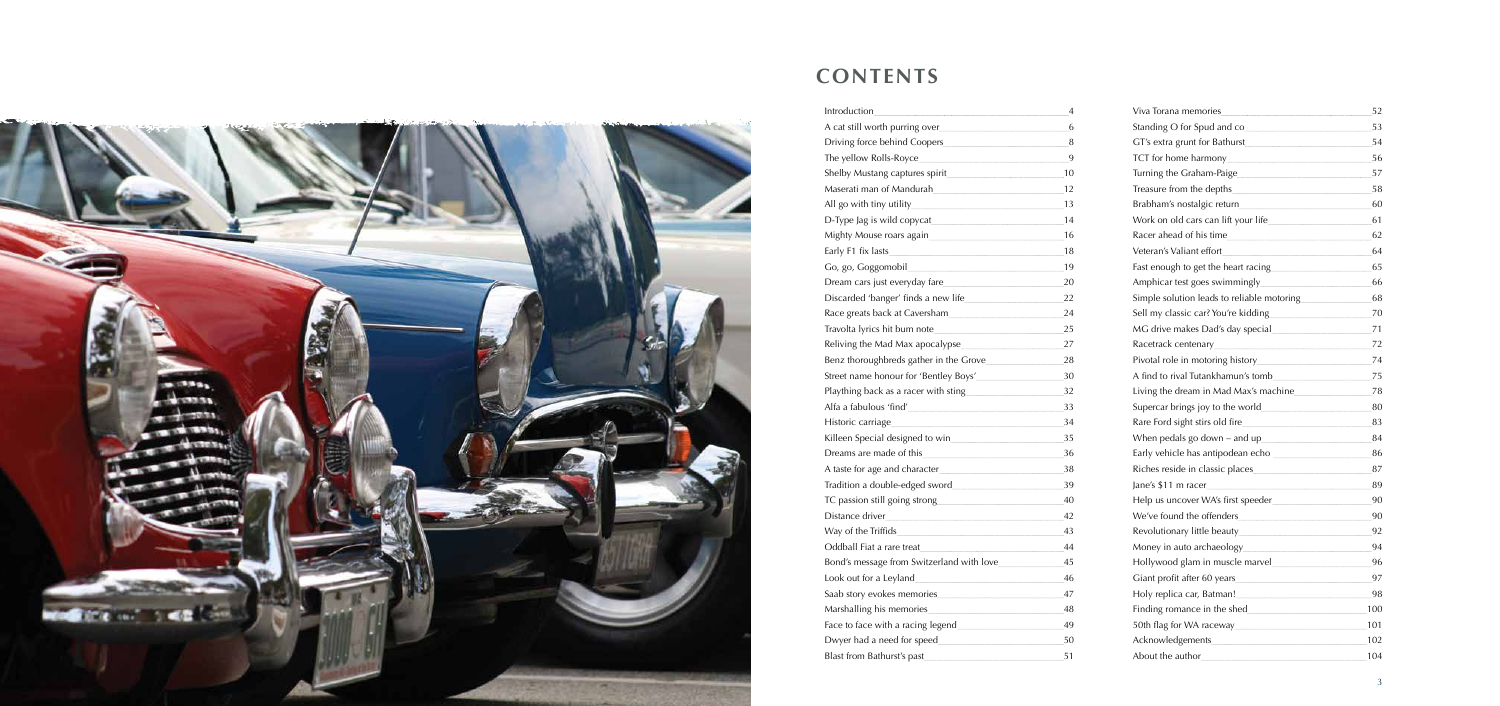#### **INTRODUCTION**



To 12-year-old me, they were the faceless creators of the rippingest yarns I had ever read.

There, in a dusty old pile of dog-eared *Sports Car World* magazines, lived a collective of writers who ignited a lifelong fascination with telling stories about cars and the extraordinary things people do with them. Faceless names they may have been, but their words took me straight to Bathurst, Le Mans, Reims, Monaco, Monza, the Nürburgring and every other iconic motor racing location. These laconic, impassioned, technically informed and hilarious scribes did far more than just alert me to the preposterous reality that this was a job. They drew me in with their stories, which would later become a solid backgrounding of the most important cars and motoring events in history. As my appetite for exquisitely told car stories increased, the dots in my motoring knowledge slowly joined.

These stories showed me that proper writers ride alongside the greats, like Denis Jenkinson, the journalist who co-drove for Stirling Moss in their Mercedes-Benz 300SLR for 10 hours and seven minutes to win the 1955 Mille Miglia. They showed me that proper motoring writers compete in motorsport, work on their cars, attend events and constantly work to be better drivers, mechanics and, most of all, writers.

Their copy was coated in wry, deadpan humour, such as Romsey Quints's recollection of how he started work at *Sports Car World* magazine under editor Bill Tuckey. Quints, of course, was the pseudonym under which Bill Tuckey wrote for many years:

'I agreed to write for Tuckey on the basis that he must never publish a photograph that would identify me. That is not so much that I have a head like a half-sucked mango – on the contrary, it has sometimes been said that my visage bears a reasonable

resemblance to that of Ernest Hemingway in his younger, better looking days. No, it was just that at the time I had quite a different career and moved in circles that regarded cars and motor sport as a diversion for the lower classes when they weren't robbing banks or flashing themselves in the park.'

In the following years, excerpts from some of these stories appeared on my bedroom walls. Some were cut directly from the magazine pages, and others I reproduced on an old typewriter, then cut out and stuck on my wardrobe.

I didn't know it at the time, but this was the genesis of Idle Torque, my column about classic cars that ran every week for 21 years and five months in *The West Australian* newspaper. It would become the longest running motoring column in the country. Idle Torque would lead to the then completely inconceivable opportunity to live out those imagined experiences, to meet some of the people I knew from these old stories, to compete against them in motorsport and to work alongside them. It was a hobby I was being paid for. But to be paid for a job many people would do for free, one needs to go several levels up from merely enjoying it. Complete, stubborn and blinkered obsession would be another way of putting it.

Now, more than 35 years after first inhaling those *Sports Car World* yarns, cars and the creative process of writing about them with humour, accuracy and affection remain tremendously compelling.

The timing of the very first Idle Torque column, in September 1997, could not have been better. It was a time when many of the icons of Western Australian motorsport were still alive – people like the Clem Dwyer, Jack Nelson and Allan Tomlinson. These were resourceful men who, either side of World War II, built their racing cars themselves and made them competitive at a time when all resources were scarce. To have met some of these characters will always remain one of the most treasured gifts that I was blessed with in the course of writing Idle Torque. Common to all these men was their grit – their willingness to endure more than anyone else to get a result. What an honour it was to put on the public record, to a new audience, some of the herculean contributions these people made to motorsport in WA.

Idle Torque took me to private and public car collections worldwide, from the cars of the York Motor Museum all the way to the Ferrari and Maserati collections in Modena, Italy, the Le Mans museum in France and other private car collections that remain quietly secluded today.

Opportunities to drive iconic sports cars were plentiful but never taken for granted. These included driving the ex–Bob Jane 1963 Jaguar E-Type Lightweight – one of just 12 made – briskly up and down Oceanic Drive in Perth's western suburbs. It sold for A\$10.5 million in January 2017. Driving almost the whole Aston Martin range of early DB models (over several years) to the Gingin British Car Day was another, as was driving a Ferrari Dino around Barbagallo Raceway. Bobbing around the Swan River in a broken-down and leaking Amphicar 770 was invigorating, while governing a Stuart Light Tank across a paddock would also be one for the obscurity folder.

What all of these experiences taught me was that regardless of the value of their vehicles, enthusiasts will almost always want to share the experience of those cars with others. It's a trait that links us all as enthusiasts, and is one that will continue to bring us together, just as it has been doing for decades. As someone who wrote for so long about cars and the people who love them, it became increasingly clear that the pursuit of restoring and driving classic cars was about far more than just that. For some, it was about survival.

Maintaining classic cars requires owners to keep in contact with others. It requires collaboration and often face-to-face contact, and when this is a person's only contact with others, the task of making a new whatsit to fit onto the car's fizgig is no longer the main act. One enthusiast I know, a Vietnam war veteran, restored an MGA to help with his post-traumatic stress disorder. Another showed his love for his daughters by restoring Volvo Amazons for them.

Without a doubt, today's modern cars are technically better than their ancestors in every way. But they don't need us to feather the choke on a cold morning, nor do they need us to compensate for slop in the steering, or to know the knack for opening an ageing and wonky door. Classic cars are the cars that still need us.

As I found out over 21 years and more than 1,100 columns, many people still need these cars, too. So if anyone asks why you have to keep spending so much time and money on cars, just hand them this book. And get back to it.

These stories are my favourites, and were chosen because they all, in one way or another, reflect the reasons why so many people still love their cars. I hope you enjoy them.

Alex Forrest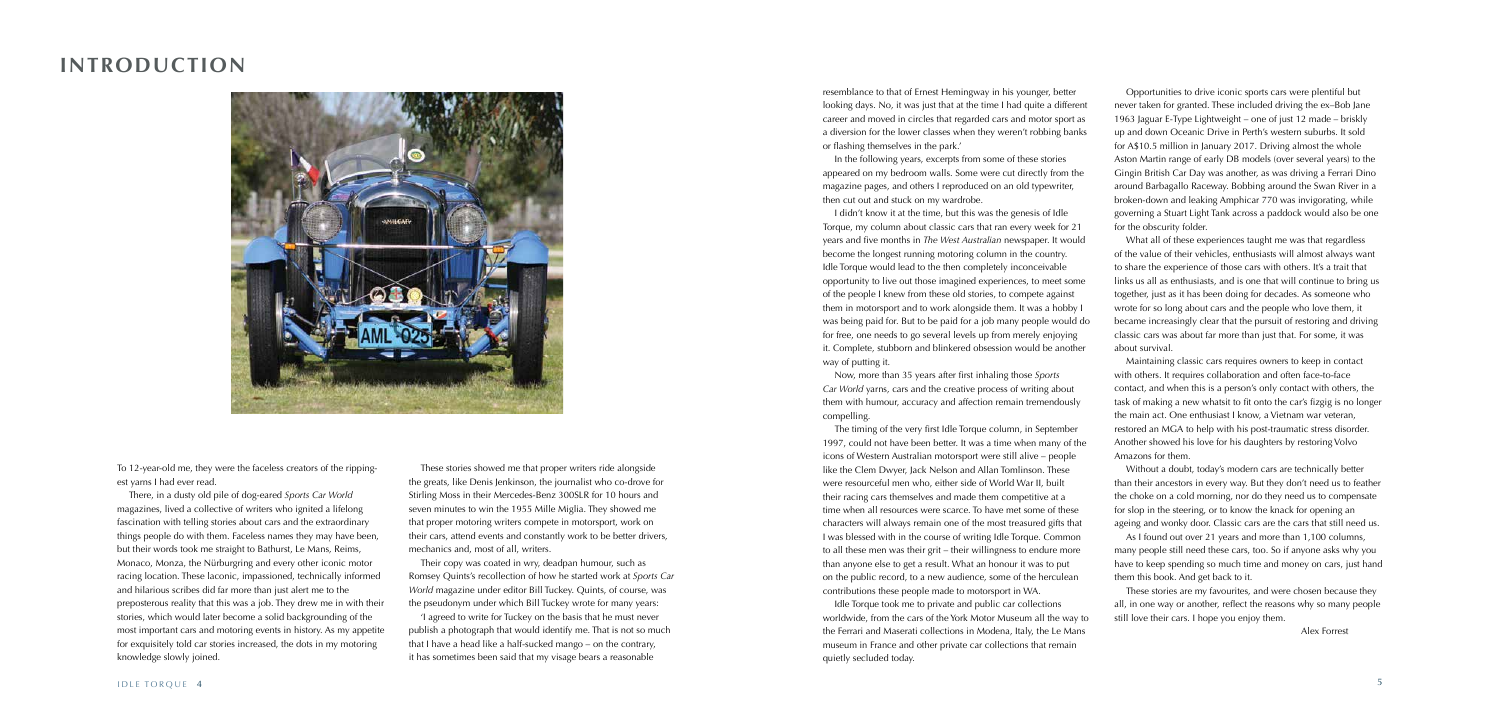down to glance at the wide rubber and Dayton wire wheels hiding surreptitiously under the haunches. The aftermarket orangeneedled gauges tell me that someone wants to know exactly what is going on under that piece of art being used as a bonnet. The exhaust is the diameter of a household downpipe.

Neville announces that the 'old girl' is a bit reluctant as she hasn't run for a couple of weeks. He places his hand under the peaked cap hanging from the centre of the dash and twists and pushes something with a knack that has been perfected over many years. The car's body twitches in sympathy as the rebuilt 4.2-litre

engine is turned over.

One more burst of acceleration and we are forced to turn back. We pull into the driveway, and the wind stops ruffling my hair.

Hiss … pop … warble … warble … warble. The big white-on-The clutch bites for the first time and the urgency of the car

black tachometer begins to dance. As we pull out of the garage, Neville forecasts rain. It always rains when he takes it out. 'I should drive it around the Wheatbelt, to help the farmers,' he says. is evident even below 2,000 rpm. We slowly make our way to a



main road as the mechanicals warm through.

As forecast by Neville, the sky begins to spit in our faces as we wheel out onto Grand Promenade. The massive rate of change of speed takes over. 'I only took her up to four grand, she's not warm enough yet,' Neville says.

'I learnt to drive in a two-cylinder car with cross-ply tyres and mechanical brakes. If you had rubber-soled shoes you could open the door and pull up nearly as fast. Then I got a car with hydraulic brakes. I couldn't believe it – you could bang your head on the windscreen if you were being silly.'

Neville Martin bought the fourth right-hand-drive XK120 made for £450. For 25 years, chassis 660004 was his daily transport. Several years later, he discovered that it was one of the 240 XK120s with an aluminium body. It is easy to understand why he is still besotted with it. Sublime styling, 3.4 litres, twin overhead camshafts and twin SU carburettors are as attractive to him now as they were when he was a lad of 22 in 1961.

The car was designed in two weeks in 1948 by the legendary Sir William Lyons. His influences can be traced right through to today's Jaguars, with the XK8 taking strong cues from the E-Type. Released when the company was a strengthening force in motor racing, the XK120 was immensely appealing to the buying public. To be able to drive on public roads a car which was visually and mechanically almost exactly the same as those which were winning races and rallies worldwide was a sensation.

Neville admits that this drew him in: 'People liked being associated with winners. You could have exactly the same engine as those used at Le Mans.'

It was not Jaguar's competition triumphs alone which sold so many cars. Though obviously a fan of the shape of the Mille Miglia BMWs, Sir William's acute sense of line and proportion helped him produce a shape which was individual and unmistakably Jaguar. The lines of its flanks are pure, uninterrupted by such frivolities as door handles, wing mirrors or chrome stripping.

Although Neville feels the cars are not just for admiring from afar, he advises, 'People often forget that they are not going to handle like a new car. They spend upwards of \$100,000 restoring

an XK, never having been in one nor driven one. This is going to be a major disappointment because the car they arrived in will out-accelerate it, you'll go over a bump and not know you've gone over it, and you'll be dry. They're a fast truck, the XK.'

To a point, he believes in originality. He still has its first 3.4-litre engine. But the car must be practical: 'When people rebuild these cars, they go back and put cross-plies on. They think, ''Ah, the good old days.'' It's rather like getting caught in the old tramlines. The car will go where it wants to go.'

Neville has kept a close eye on the value of his car. One was reputedly sold for \$380,000 during the madness of the 1980s. He worries that these preventative values are causing the Jaguar club to age. 'The modern generation can't buy into them. If you're buying a wreck, they want \$20,000. No longer does the club consist of seventeen- to twenty-five-year-olds like it did when it started. We've got to do something to drag kids in, but you can't when you put a \$20,000 to \$50,000 barrier in front of them and say, ''Jump over that!'''

A stalwart of the Jaguar Car Club of Western Australia, he is impatient with committees. 'I've done my term with the yoke on where you go and organise things and hope people turn up. And you think, ''Crikey, another flop.'' Now I can sit up the front and

pass all the funny, smart comments while the meeting's going on, make the crowd laugh. It's great.'

Scratches in the aluminium are clearly visible as I make my way around the car. Every imperfection has its own story. The highest part of the slab-sided wing is about level with my waist. I bend



The one that started it all, and what a way to kick off the first ever edition of Idle Torque. Neville Martin's legendary and completely unhinged aluminium-bodied XK120 in some light springtime rain was wild. It was the first of many extraordinary car and people experiences, and the beginning of what would turn out to be a dream career so far. Today, aluminium-bodied Jaguar XK120s in good original condition sell for between \$600,000 and \$750,000.

Welcome to the first Idle Torque column in which ALEX FORREST will report on a wide range of motoring activities from vehicle restoration to club activities. Veteran and vintage cars, the classics and the exotics and the men and women who own and love them will be regular features. – Mick Glasson, Motoring Editor, *The West Australian*, 27 September 1997

> *'People liked being associated with winners. You could have exactly the same engine as those used at Le Mans.'*

### **A cat still worth purring over**